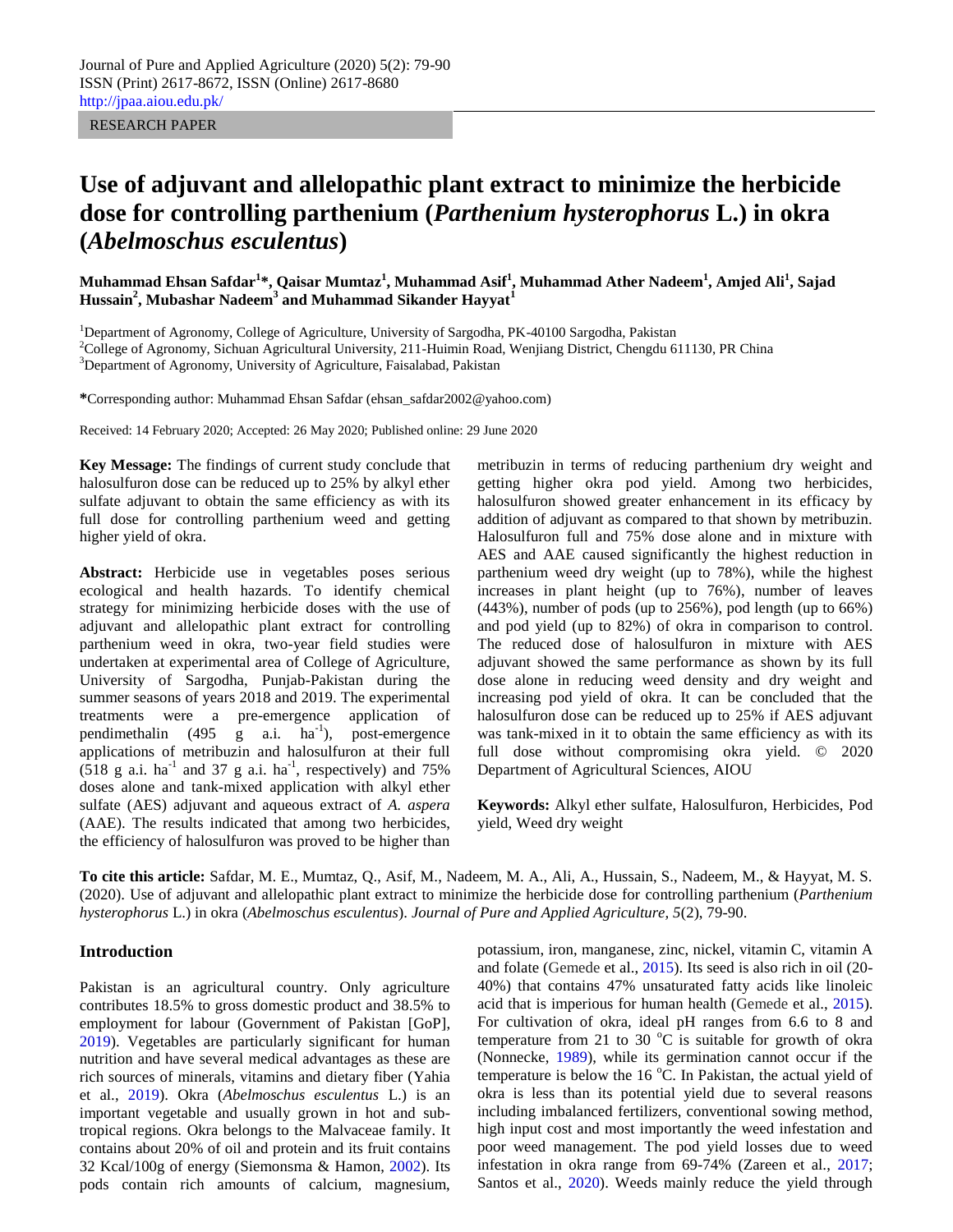competition with crops. In okra, there must be no weed within 9 weeks after planting to avoid substantial yield losses (Adejonwo et al., 1989).

 Parthenium (*Parthenium hysterophorus* L*.*) is a new broadleaf weed of Pakistan belonging to the family Asteraceae, locally known as *gajjar booti.* Parthenium is most abundantly present around the fields, roadsides and in wasteland as well in different crops also. It leads to significant yield reduction in several crops including vegetables (Shabbir & Bajwa, 2007; Shi, 2016). In Pakistan, its role as host for disease transmission in vegetables has also been reported (Akhtar et al., 2018). It is exceptionally allelopathic in nature and discharges phytotoxic substances in the rhizosphere (Belz et al., 2007). Main phenolics which are present in parthenium are vanillic, caffeic, chlorogenic, ferulic and anisic,gallic, 4 hydroxy-3-methoxy benzoic, p-coumaric, m-coumaric and syringic acids (Safdar et al., 2014). Okra is quite susceptible to crop weed competition, and it requires a very quick and effective method to control weeds. Chemical control is viewed as the swiftest approach to control weeds. Halosulfuron and metribuzin are commonly used herbicides in vegetables. Halosulfuron is a sulfonylurea herbicide that stops branched chain amino acid biosynthesis through inhibition of acetolactate synthase (ALS) and acetohydroxy acid synthase (AHAS) enzymes whereas metribuzin is a triazinone that inhibit photosynthesis at photosystem-II (Copping & Hewitt, 1998). Abundant use of synthetic herbicides has brought about issues like environmental contamination, soil and water pollution (Kniss, 2017) and dangers to human wellbeing (Snelders et al., 2008). So there is an utmost requirement for using methodologies, which can in any way diminish the utilization of herbicides. One of the conceivable approaches to lessen herbicide use is to reduce their doses through enhancing their efficacy by mixing with adjuvants or other reasonable bio-enhancers (Devendra et al., 2004).

 One of the easy and reliable methods of minimizing ecological risks and reducing herbicide cost is the use of adjuvants. These are important for easy herbicide mixing and application (Hess & Foy, 2000). Use of proper adjuvant has a potential to enhance herbicide ability to control weeds without damaging the yield of the crop. Kammler et al. (2008) demonstrated an increase in the efficacy of halosulfuron for controlling *Digitaria sanguinalis* and *D. ischaemum* in pumpkin (*Cucurbita pepo* L.) by adding different types of adjuvants. Alkyl ether sulfate has been evidenced to be a reasonable adjuvant as it can help in diminishing herbicide dose up to 75% of prescribed dose without impairing its effectiveness and brought about higher grain yield (Tanveer et al., 2017). The utilization of allopathic plant extracts in mixture with herbicide is another choice of improving its efficacy thus useful in reducing herbicide dose. *Achyranthes aspera* L. commonly known as prickly-chaff flower is highly allelopathic in nature which belongs to the family Amaranthaceae. This plant is enriched with various

allelopathic compounds including dihydroxy ketones, alkaloids, saponins, phenolics (chromatotropic, gallic, caffeic, 4-hydroxy-3-methoxy benzoic, m-coumaric and syringic acids) and oleonolic acid (Srivastav et al., 2011; Safdar et al., 2016). The herbicidal potential of *A. aspera* against parthenium weed has been recorded due to its higher total phenolic contents  $(5779 \text{ mg } L^{-1})$  in its whole plant extract (Safdar et al., 2016). In the light of previously mentioned actualities, a field experiment was proposed to test various herbicides at reduced rates in tank mixed application with alkyl ether sulfate adjuvant and aqueous extract of *A. aspera* for controlling parthenium weed in okra.

## **Materials and Methods**

The experiment was carried out at Agronomic research farm, College of Agriculture; University of Sargodha, Pakistan during summer seasons of year 2018 and 2019. Soil analysis before planting of okra crop was made. The soil of the experimental site was found to be sandy loam having pH 7.80- 7.85, organic matter 1.07-1.12, N 0.42-0.43%, P 7.8 and K 137-143 ppm in years 2018 and 2019, respectively. Data related to temperature and rainfall for the okra growing season for year 2018 and 2019 of the experimental site are shown in Fig. 1.

 The field was ploughed with disk harrow to break clods, followed by running cultivator twice. After that, ridges were made at 60 cm distance. The seed of okra variety "*Green Paree"* was sown on ridges manually keeping row to row and plant to plant distances of 60 and 45 cm, respectively. The crop was sown on  $31<sup>st</sup>$  and  $28<sup>th</sup>$  of March, 2018 and 2019, respectively. The treatments consisted of control (weedy check), pendimethalin (pre-emergence) at  $495$  g a.i. ha<sup>-1</sup>, metribuzin (post-emergence) at 518 g a.i.  $ha^{-1}$  (full dose), halosulfuron (post-emergence) at  $37 \text{ g}$  a.i. ha<sup>-1</sup> (full dose), metribuzin 75% dose alone, halosulfuron 75% dose alone, metribuzin full dose + alkyl ether sulfate (AES) as adjuvant, metribuzin 75% dose + AES, halosulfuron full dose + AES, halosulfuron  $75\%$  dose + AES, metribuzin full dose + aqueous extract of *A. aspera* (AAE), metribuzin 75% dose + AAE, halosulfuron full dose  $+$  AAE, halosulfuron 75% dose  $+$  AAE, halosulfuron  $75\%$  dose + AES + AAE, and metribuzin  $75\%$  $dose + AES + AAE$ .

The net plot size was  $4 \text{ m} \times 2 \text{ m}$ , each treatment comprised of three replications and the experiment was laid out as a randomized complete block design. In both year of study, at the time of sowing, seed of parthenium was broadcasted at 15  $kg$  ha<sup>-1</sup> rate evenly over the entire field to get a uniform weed population. Knapsack sprayer was adjusted before spraying herbicides to estimate the actual amount of water  $(296 \text{ L h}a^{-1})$ required to apply herbicides. Pre-emergence herbicide was sprayed just after crop sowing while post-emergence herbicides were applied 30 days after crop emergence. Manual weeding was done to remove all other weeds except parthenium. Nitrogen, potassium and phosphorus were supplied in the form of urea, sulfate of potash and diammonium phosphate at sowing of the crop. All other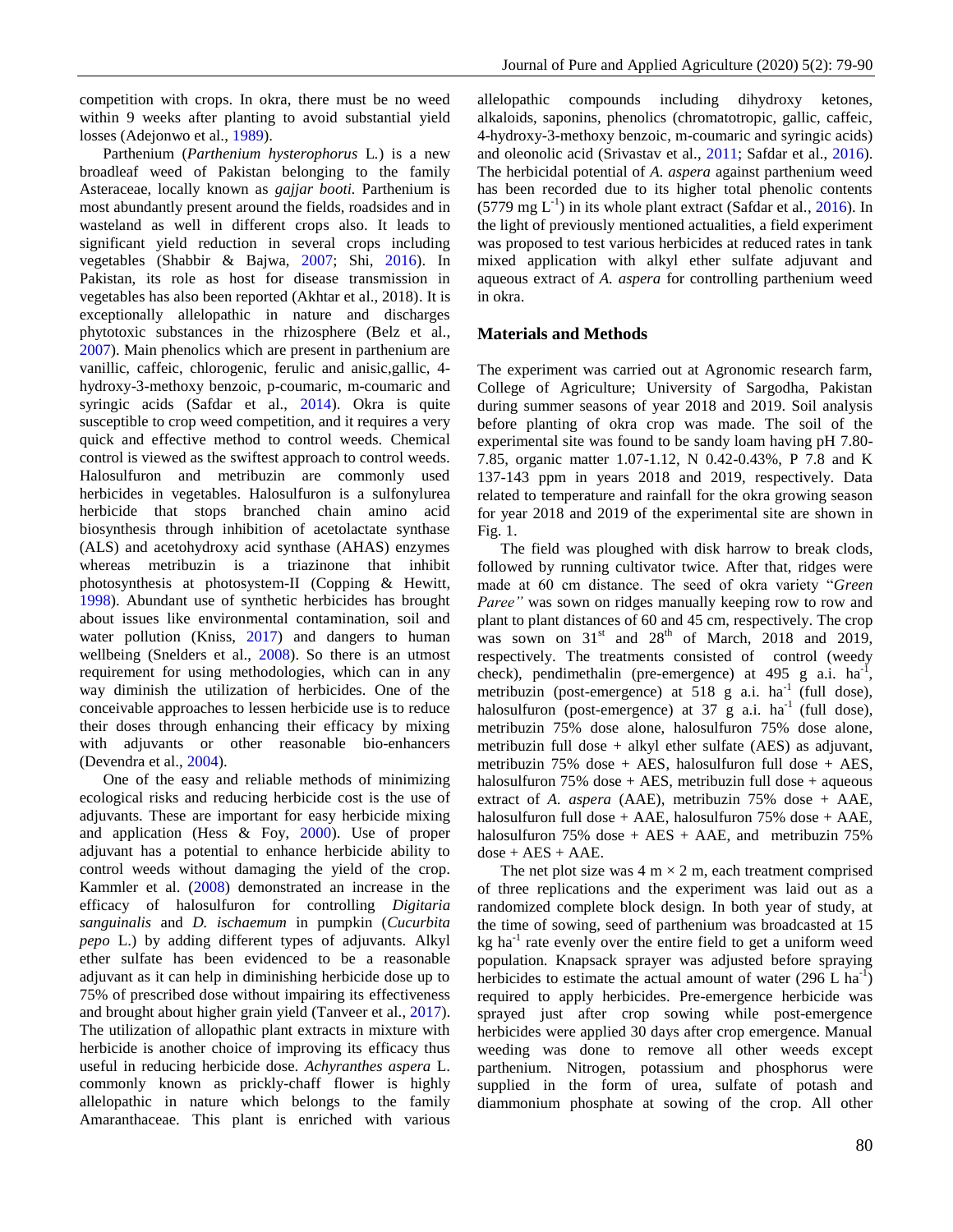#### management practices were kept uniform for the crop during its entire growing season.



Months



# **Data collection**

Crop was harvested on  $24<sup>th</sup>$  and  $20<sup>th</sup>$  of August, 2018 and 2019, respectively. Data associated with parthenium weed and okra crop were noted by following methods:

# **Weed density (plants m -2 )**

Density of parthenium was taken by calculating the number of parthenium plants in an area of  $1 \text{ m}^2$  in every plot after 21 days of treatment application.

# **Weed dry weight**  $(g m<sup>2</sup>)$

At maturity, parthenium plants per plot were uprooted and kept in shade for drying. After shade drying the weed sample was oven dried for 48 hours at 70 °C and the weed dry weight was noted through electric balance.

## **Weed control efficiency (%)**

It was computed according to the equation described by Gupta (1998):

$$
WCE = \frac{W1 - W2}{W1} \times 100
$$

Where

 $W_1$  = weed dry biomass in control treatment, and  $W_2$  = weed dry biomass in herbicide treatment

# **Okra plant height (cm)**

At maturity, height of 10 okra plants randomly selected in every plot was measured from the base to the tip of the plant with a meter rod and their average was worked out.

#### **Number of leaves per plant**

The number of leaves from 10 randomly selected plants from each plot was counted manually and then their mean was taken.

#### **Days taken to flowering**

It was calculated by counting the days after crop emergence to flower initiation in each plot.

### **Number of pods per plant**

Data related to the number of pods per plant was noted by counting the pods of 10 haphazardly selected plants from every plot and then taking out their average.

#### **Pod length (cm)**

From each plot, lengths of 10 pods from randomly selected plants were measured with the help of measuring tape. After this their average was taken.

# **Pod yield (kg ha-1 )**

Picking of okra fruit (pods) was done within a 5 day interval. After last picking, the total fruit yield of all the pickings from each plot was cumulated and then converted into  $kg \text{ ha}^{-1}$ .

#### **Herbicide efficiency index**

It was worked out by the equation described by Walia (2003):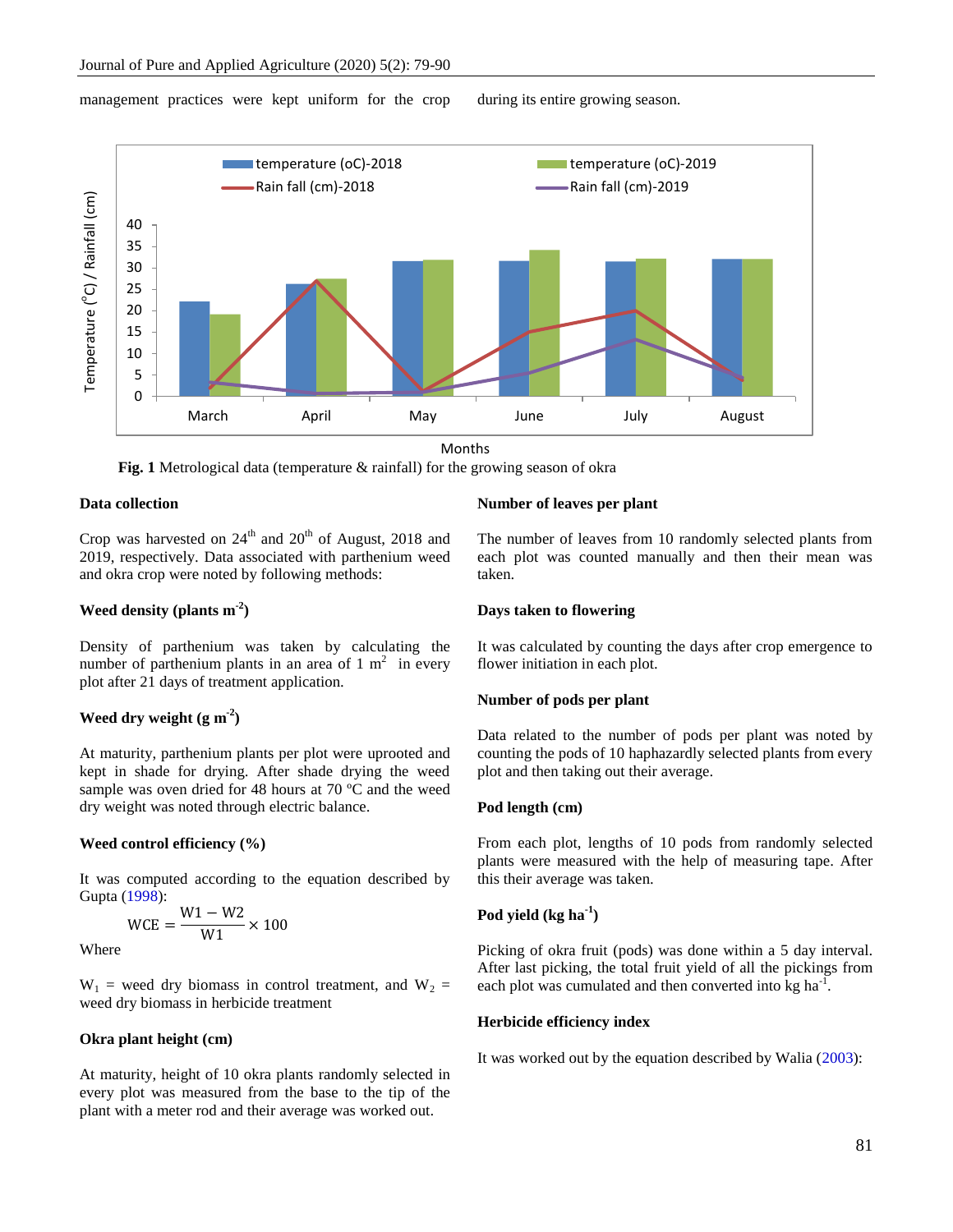$$
HEI = \frac{YT \cdot YC}{YC} \times 100 \quad \bigg/ \frac{DMT}{DMC} \times
$$

Where

 $YT = Pod$  yield of herbicide treated plot;  $YC = Pod$  yield of control plot;  $DMT =$  Weed dry biomass in herbicide treated plot;  $DMC = Weed$  dry biomass in control plot.

## **Statistical analysis**

The collected data were exposed to statistical analysis by using Fischer's analysis of variance technique. Treatments' means were compared by honestly significant different test (HSD) at 5% probability using Statistix 8.1 (McGraw-Hill, 2008) computer software. Planned meaningful contrast comparisons for various herbicide treatments were prepared using a single degree of freedom (df) contrast method (Little & Hills, 1978).

## **Results**

#### **Growth characteristics of parthenium**

# **Parthenium density and dry weight per m 2**

Data related to parthenium density at 21 days after herbicide application and dry weight at harvest are presented in Table 1. It indicated that all herbicides significantly reduced both the weed density as well as the parthenium dry weight compared to the weedy check except pre-emergence application of pendimethalin at 495

 $\overrightarrow{m2}$  in years 2018 and 2019, respectively) was noted with g a.i. ha<sup>-1</sup>. The lowest parthenium density (10.3 and 11.6 plants halosulfuron full dose along with AES which was not significantly different from all herbicides treatments except pre-emergence application of pendimethalin at 495 g a.i. ha<sup>-1</sup> during year 2018 while from metribuzin full dose + AES and halosulfuron full dose  $+$  AAE and 75% doses along with AES + AAE during year 2019. Halosulfuron full dose + AES produced the lowest parthenium dry weights  $(107.1 \text{ g m}^2 \text{ and }$ 98.4  $g$  m<sup>-2</sup> during 2018 and 2019, respectively) which were statistically at par with halosulfuron full and 75% dose alone and in mixture with AES and AAE during both the years of study. Contrast analysis about parthenium weed density per  $m<sup>2</sup>$ and weed dry weight by the application of different herbicide treatments suggested that all herbicides caused significant reduction in parthenium weed density and dry weight in contrast to treatment where no herbicide was sprayed in both years. In comparison to metribuzin, halosulfuron showed significantly higher phytotoxic effect against parthenium. The efficacy of both herbicides was significantly improved by their tank-mixed application with AES as well as AAE. However among two herbicides, halosulfuron showed greater improvement in its efficacy by the addition of adjuvant and plant extract.

# **Weed control efficiency**

Maximum weed control efficiency (78-82%) was shown by halosulfuron  $75\%$  dose + AES + AAE, that was statistically at par with halosulfuron full and 75% doses alone and in mixture with AES and AAE, and least weed control efficiency (19%) was observed in plots where pendimethalin at 495 g a.i.  $ha^{-1}$ was sprayed during both years 2018 and 2019 (Fig. 2).



 **Fig. 2** Weed control efficiencies of different herbicide treatments in okra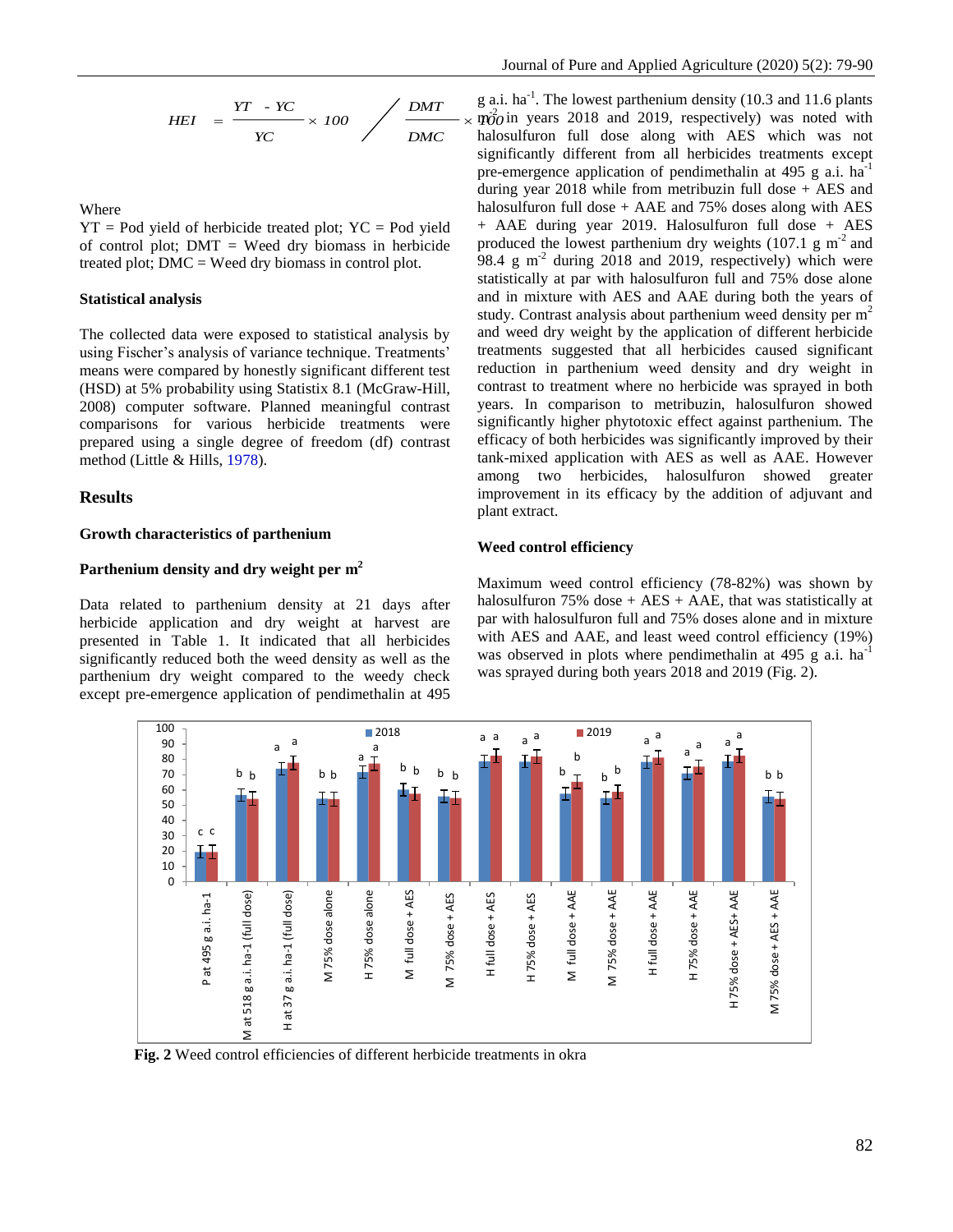## **Growth traits of okra**

# **Plant height**

Data related to plant height (Table 2) indicated significant improvement in plant height by all herbicide treatments except pre-emergence application of pendimethalin. The maximum plant heights (143.7 and 202.4 cm) of okra were recorded with halosulfuron full dose + AES in both the years 2018 and 2019, respectively. However, this treatment did not differ significantly from halosulfuron full and 75% dose alone and in mixture with AES and AAE during both years of study. Contrast comparison regarding this parameter showed that compared to metribuzin, halosulfuron both alone and with adjuvant or plant extract caused significantly the higher plant height of okra. Moreover, plant height of okra showed significant enhancement by tank-mixed application of halosulfuron with adjuvant in both the years of study (Table 2).

# **Number of leaves plant-1**

Data related to number of leaves (Table 2) showed that all herbicides markedly improved the number of branches of okra except pre-emergence application of pendimethalin and post-emergence application of metribuzin 75% dose alone and along with AES and AAE. Maximum number of leaves (5.66) and (5.43) was recorded in treatment where halosulfuron full dose was applied with AES and AAE was used in 2018 and 2019 respectively. This treatment was statistically similar to halosulfuron full dose alone, and 75% doses along with AES and AAE in both the experimental years. Contrast analysis indicated that in comparison to metribuzin, halosulfuron application resulted in significantly the higher number of leaves per plant of okra alone as well as in mixture with adjuvant or plant extract. Similarly, the performance of halosulfuron was noted to be improved significantly by its tank-mixed application with adjuvant in both the years (Table 2).

## **Days to flowering**

Data relevant to number of days taken to flowering of okra as are presented in Table 3. The non-significant differences exist among means of days to flowering under the influence of different herbicide treatments in both the years of study.

# **Pod length**

In comparison to weedy check, significant improvement in pod length of okra during both years was observed in response to all herbicide treatments except pre-emergence application of pendimethalin (Table 3). The highest pod lengths (13.86 cm in year 2018 and 13.17 cm in year 2019) of okra were measured from plots that were treated with halosulfuron full dose + AES. However, full dose of halosulfuron alone and its 75% doses alone and in mixture with AES and AAE produced statistically similar results regarding this parameter during both experimental years. The meaningful contrasts' analysis revealed that in terms of achieving higher pod length of okra, halosulfuron performed better than metribuzin. Moreover, the efficacy of halosulfuron was significantly enhanced by mixing adjuvant with it. Similarly, the performance of halosulfuron in mixture with adjuvant and plant extract was found to be better compared to that of metribuzin in both the years of study (Table 3).

# **Number of pods plant-1**

Data related to the number of pods per plant of okra (Table 4) indicated significant improvement in this parameter by all herbicide treatments except pre-emergence application of pendimethalin. The highest number of pods per plant (10.53 and 12.6 in year 2018b and 2019, respectively) was recorded with halosulfuron full dose  $+$  AES. However, non-significant differences from this treatment existed of full dose of halosulfuron alone and its 75% dose alone and in mixture with AES and AAE during both experimental years. The contrasts' comparison regarding this parameter revealed that halosulfuron performed better than metribuzin. Further, the performance of halosulfuron was significantly increased by mixing adjuvant with it. Likewise, among two herbicides, halosulfuron performed better in mixture with adjuvant and plant extract in both the years of study (Table 4).

# **Pod yield**

It is evident from the data (Table 4) that pod yield of okra was prone to a significant increase in response to all herbicide applications except pre-emergence application of pendimethalin. The highest pod yields (417.7 kg ha<sup>-1</sup> and 425.7  $k$ g ha<sup>-1</sup> during years 2018 and 2019, respectively) of okra were obtained from plots that were treated with halosulfuron full dose + AES. Nevertheless, halosulfuron full dose alone and 75% doses and in mixture with AES and AAE also gave statistically similar pod yields in both the years of study. The contrast analysis has shown that among two herbicides, halosulfuron showed the better efficiency in increasing pod yield of okra. Furthermore, in comparison to metribuzin, this herbicide also showed better results in its tank-mixed application with adjuvant as well as plant extract in both experimental years (Table 4). The comparison of herbicide efficiency indices (HEIs) of different herbicide treatments has been presented in Fig. 3. The data highlighted that among all herbicide treatments, the highest HEIs (3.88 and 4.48 in year 2018 and 2019, respectively) were shown by the halosulfuron full dose along with AES. This herbicide treatment was followed by halosulfuron 75% dose  $+$  AES  $+$  AAE as it gave the second highest values (3.48 and 4.06 in year 2018 and 2019, respectively) of HEIs. Likewise, Halosulfuron 75% dose + AES followed these. While, the lowest HEI (0.14 in both the years) was given by the pre-emergence application of pendimethalin.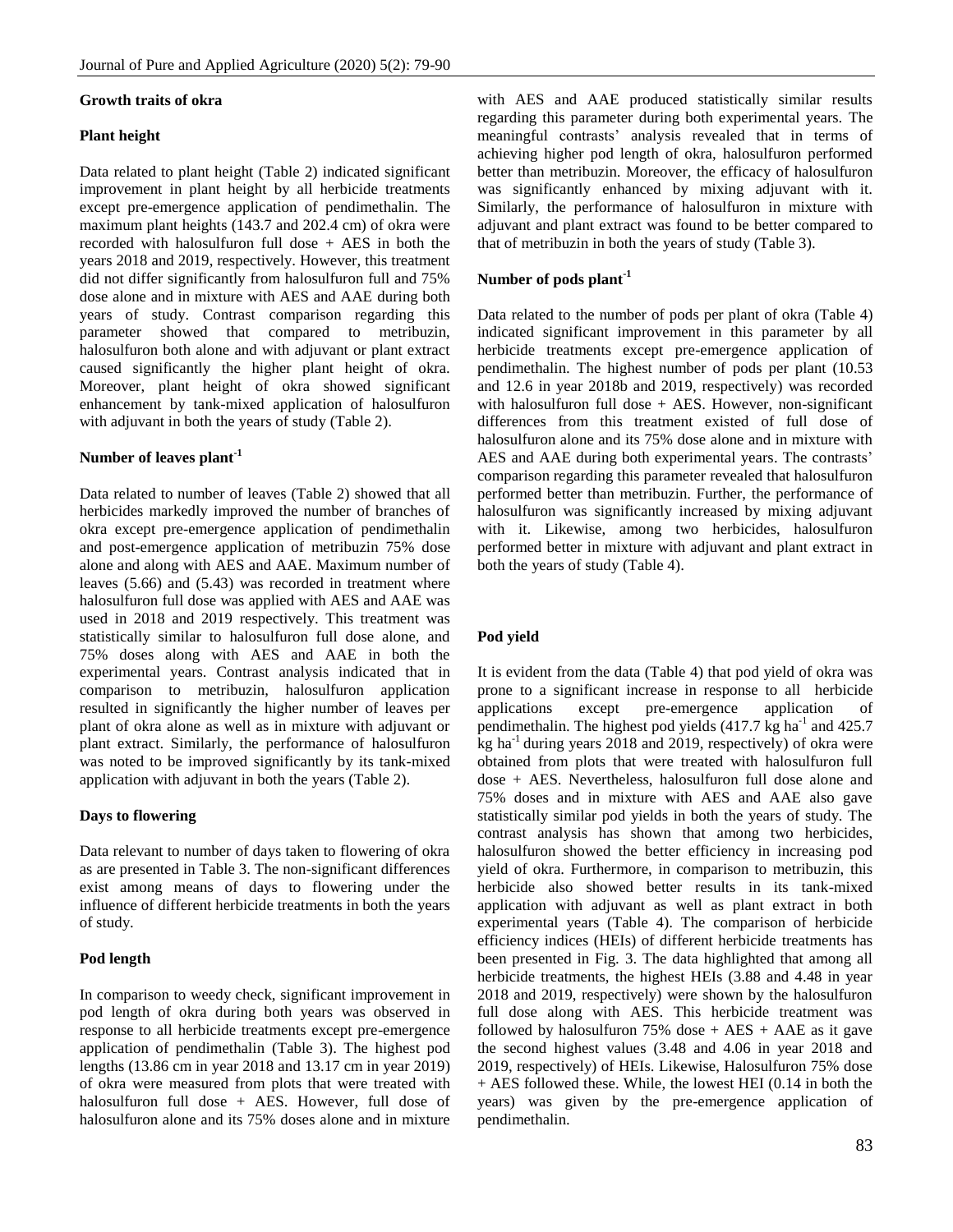

 **Fig. 3** Herbicide efficiency indices of different herbicide treatments in okra

 **Table 1** Effect of different herbicide treatments on density and dry biomass of parthenium weed in okra

| Treatments                                                 | Weed density (plants $m2$ ) 21 days<br>after herbicide application |                             | Weed dry weight $(g m-2)$   |                              |  |
|------------------------------------------------------------|--------------------------------------------------------------------|-----------------------------|-----------------------------|------------------------------|--|
|                                                            | 2018                                                               | 2019                        | 2018                        | 2019                         |  |
| Control (Weedy check)                                      | $26.0^a$                                                           | $28.3^{a}$                  | $505.0^{\circ}$             | $554.3^{a}$                  |  |
| Pendimethalin at 495 g a.i. ha <sup>-1</sup>               | $23.0^{ab}$                                                        | $25.3^{a}$                  | $436.4^{a}$                 | $446.0^{a}$                  |  |
| Metribuzin (M) at 518 g a.i. $ha^{-1}$<br>(full dose)      | 14.6 <sup>cd</sup>                                                 | 19.0 <sup>b</sup>           | 218.8 <sup>bcd</sup>        | $253.2^{b}$                  |  |
| Halosulfuron (H) 37 g a.i. ha <sup>-1</sup> (full<br>dose) | $12.3^{\text{cd}}$                                                 | $16.0^{c-g}$                | 131.7 <sup>ef</sup>         | $122.8^{\rm cd}$             |  |
| M 75% dose alone                                           | 18.6 <sup>abc</sup>                                                | $21.0^{b}$                  | $230.2^{b}$                 | $255.1^{b}$                  |  |
| H 75% dose alone                                           | 15.3 <sup>cd</sup>                                                 | 17.3 <sup>cde</sup>         | $143.3$ <sup>def</sup>      | 126.1 <sup>cd</sup>          |  |
| $M$ full dose + AES                                        | 13.0 <sup>d</sup>                                                  | 14.0 <sup>fgh</sup>         | $200.9^{b-e}$               | $235.5^{bc}$                 |  |
| $M$ 75% dose + AES                                         | 16.6 <sup>bcd</sup>                                                | 17.0 <sup>cdef</sup>        | 222.8 <sup>bcd</sup>        | $250.6^{b}$                  |  |
| $H$ full dose + AES                                        | $10.3^{d}$                                                         | $11.6^{h}$                  | $107.1^f$                   | $98.4^d$                     |  |
| $H$ 75% dose + AES                                         | $13.3^{\text{cd}}$                                                 | $16.3^{c-g}$                | $108.6^f$                   | 101.1 <sup>d</sup>           |  |
| $M$ full dose + AAE                                        | 13.0 <sup>cd</sup>                                                 | $17.0^{c-f}$                | 214.5 <sup>bcd</sup>        | 191.8 <sup>bcd</sup>         |  |
| $M$ 75% dose + AAE                                         | 16.6 <sup>bcd</sup>                                                | 18.0 <sup>bcd</sup>         | $228.3^{b}$                 | $228.8^{bc}$                 |  |
| H full dose + AAE                                          | $10.3^d$                                                           | $13.3^{gh}$                 | $109.7^f$                   | $104.2^d$                    |  |
| $H$ 75% dose + AAE                                         | 13.6 <sup>cd</sup>                                                 | $15.6^{d-g}$                | $147.4^{c-f}$               | $137.4^{d}$                  |  |
| $H$ 75% dose + AES+ AAE                                    | 13.6 <sup>cd</sup>                                                 | $14.3^{\text{e-h}}$         | $107.8^{f}$                 | $98.0^d$                     |  |
| $M$ 75% dose + AES + AAE                                   | 16.6 <sup>bcd</sup>                                                | 18.0 <sup>bcd</sup>         | $223.7^{bc}$                | $253.8^{b}$                  |  |
| HSD (at $P < 0.05$ )                                       | 7.511                                                              | 3.131                       | 79.651                      | 117.93                       |  |
| Contrasts                                                  |                                                                    |                             |                             |                              |  |
| Control Vs All                                             | 26.0 Vs 14.7*                                                      | 28.3 Vs 16.91 <sup>*</sup>  | 505 Vs 170.8*               | 554.3 Vs 187.9 <sup>**</sup> |  |
| M Vs H                                                     | 15.5 Vs 12.6 <sup>*</sup>                                          | 16.2 Vs $14.3$ <sup>*</sup> | 166.5 Vs 141.6 <sup>*</sup> | 235.5 Vs 103.4 <sup>*</sup>  |  |
| M with AES Vs M without AES                                | $15.4 \text{ Vs } 15.7$ **                                         | 15.1 Vs 17.2 <sup>*</sup>   | 189.3 Vs 146.4**            | 246.6 Vs 227.2 <sup>*</sup>  |  |
| H with AES Vs H without AES                                | 12.4 Vs 12.9 <sup>*</sup>                                          | 15.9 Vs 16.7 <sup>*</sup>   | 156.4 Vs 140.4 <sup>*</sup> | 99.2 Vs 106.6                |  |
| M with AAE Vs M without AAE                                | 15.4 Vs 15.7 <sup>*</sup>                                          | 14.3 Vs 17.8 <sup>*</sup>   | 183.2 Vs 143.8 <sup>*</sup> | 245.9 Vs 227.8 <sup>*</sup>  |  |
| H with AAE Vs H without AAE                                | 12.5 Vs 12.8 <sup>NS</sup>                                         | 17.2 Vs 15.7*               | 143.3 Vs 126.4 <sup>*</sup> | 91.9 Vs $112.1$ <sup>*</sup> |  |
| M with adjuvant Vs H with<br>adjuvant                      | 15.4 Vs 12.4*                                                      | 15.1 Vs 12.8 <sup>*</sup>   | 167.7 Vs 108.6**            | 246.6 Vs 99.2**              |  |
| M with plant extract Vs H with<br>plant extract            | 15.4 Vs 12.5 <sup>*</sup>                                          | 14.3 Vs 17.2 <sup>*</sup>   | 151.6 Vs 110.5**            | 245.9 Vs 91.9**              |  |

 Means laying in a column with dis-similar lettering significantly differ from one another at 5% probability level, AES = alkyl ether sulfate, AAE = *Achyranthes aspera* plant extract, \* = Significant at 5% probability, \*\* = Significant at 1% probability, NS = Nonsignificant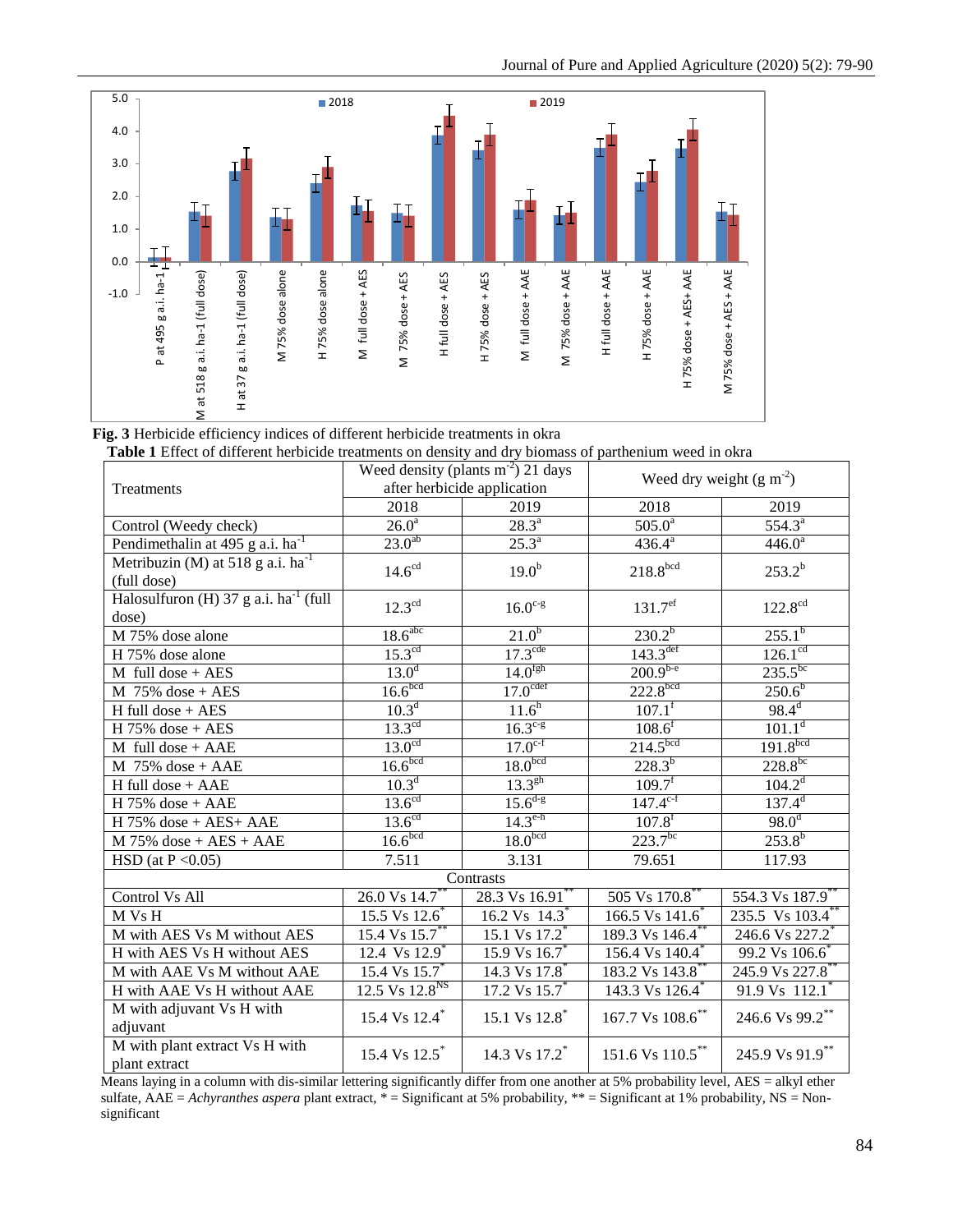|                                                       | Plant height (cm)                     |                                      | Number of leaves plant <sup>-1</sup> |                                     |  |
|-------------------------------------------------------|---------------------------------------|--------------------------------------|--------------------------------------|-------------------------------------|--|
| Treatments                                            | 2018                                  | 2019                                 | 2018                                 | 2019                                |  |
| Control (Weedy check)                                 | $81.4^e$                              | $92.6^f$                             | 1.00 <sup>e</sup>                    | 1.00 <sup>e</sup>                   |  |
| Pendimethalin at 495 g a.i. ha <sup>-1</sup>          | $83.4^e$                              | $111.1^{\text{ef}}$                  | $1.33^{\text{de}}$                   | $1.66$ <sup>de</sup>                |  |
| Metribuzin (M) at 518 g a.i. $ha^{-1}$<br>(full dose) | $128.6^{\text{cd}}$                   | $148.49^{cd}$                        | 3.33 <sup>bcd</sup>                  | 2.80 <sup>bcd</sup>                 |  |
| Halosulfuron (H) 37 g a.i. $ha^{-1}$ (full<br>dose)   | $140.5^{ab}$                          | 190.7 <sup>a</sup>                   | 4.00 <sup>abc</sup>                  | $4.83^{ab}$                         |  |
| M 75% dose alone                                      | $125.6^d$                             | $139.4^{de}$                         | $2.33^{\text{cde}}$                  | $2.10^{\text{cde}}$                 |  |
| H 75% dose alone                                      | $138.6$ <sup>abc</sup>                | $178.4^{abc}$                        | 3.33 <sup>bcd</sup>                  | 2.80 <sup>bcd</sup>                 |  |
| $M$ full dose + AES                                   | 130.5 <sup>bcd</sup>                  | 153.5 <sup>bcd</sup>                 | 3.33 <sup>bcd</sup>                  | $3.40^{b}$                          |  |
| $M$ 75% dose + AES                                    | 129.9 <sup>cd</sup>                   | $145.1^d$                            | 3.00 <sub>bcde</sub>                 | 1.90 <sup>cde</sup>                 |  |
| $H$ full dose + AES                                   | $143.7^{a}$                           | $202.4^{\rm a}$                      | 5.66 <sup>a</sup>                    | $5.43^{a}$                          |  |
| $H 75\%$ dose + AES                                   | $142.4^{\circ}$                       | $195.7^{a}$                          | 4.00 <sup>abc</sup>                  | 5.20 <sup>a</sup>                   |  |
| $M$ full dose + AAE                                   | $129.2^{\text{cd}}$                   | $145.8^{d}$                          | 3.33 <sup>bcd</sup>                  | 3.00 <sup>bc</sup>                  |  |
| $M$ 75% dose + AAE                                    | $126.6^d$                             | $140.0^{de}$                         | 3.00 <sub>bcde</sub>                 | 1.83 <sup>cde</sup>                 |  |
| H full dose + AAE                                     | 138.7 <sup>abc</sup>                  | $194.5^{\circ}$                      | $3.66$ <sup>abc</sup>                | 5.06 <sup>a</sup>                   |  |
| $H 75%$ dose + AAE                                    | $1\overline{38.9}^{abc}$              | 191.9 <sup>a</sup>                   | $3.66$ <sup>abc</sup>                | 5.20 <sup>a</sup>                   |  |
| $H$ 75% dose + AES+ AAE                               | $143.2^{\circ}$                       | $184.6^{ab}$                         | 5.00 <sup>ab</sup>                   | 5.36 <sup>a</sup>                   |  |
| $M$ 75% dose + AES + AAE                              | 130.1 <sup>bcd</sup>                  | $141.9^{de}$                         | 3.00 <sub>bcde</sub>                 | $2.13^{\text{cde}}$                 |  |
| HSD (at $P < 0.05$ )                                  | 10.529                                | 31.773                               | 2.2010                               | 1.1693                              |  |
| Contrasts                                             |                                       |                                      |                                      |                                     |  |
| Control Vs All                                        | 81.4 $\sqrt{8131.3}^{**}$             | 92.6 Vs 164.2**                      | $1.3 \text{ Vs } 3.4$                | $1.6 \text{ Vs } 3.4$ <sup>**</sup> |  |
| M Vs H                                                | 128.6 Vs 140.8 <sup>*</sup>           | 144.8 Vs 191.1 <sup>*</sup>          | 3.0 Vs $4.0^*$                       | 2.4 Vs $4.\overline{6}^*$           |  |
| M with AES Vs M without AES                           | 130.2 Vs 127.5 <sup>NS</sup>          | 146.8 Vs $143.4^{NS}$                | $3.3 \text{ Vs } 2.9^{\text{NS}}$    | $2.5 \text{ Vs } 2.4^{\text{NS}}$   |  |
| H with AES Vs H without AES                           | 143.1 Vs 129.2 <sup>*</sup>           | 194.2 Vs 180.9                       | 4.9 $\sqrt{83.5}$                    | $5.3 \text{ Vs } 4.2^*$             |  |
| M with AAE Vs M without AAE                           | 128.6 Vs 128.7 <sup>NS</sup>          | $142.6 \text{ Vs} 146.6^{\text{NS}}$ | $3.2 \text{ Vs } 3.0^{\text{NS}}$    | $2.3 \text{ Vs } 2.6^{\text{NS}}$   |  |
| H with AAE Vs H without AAE                           | $140.4 \text{ Vs } 141.2^{\text{NS}}$ | $190.3 \overline{Vs} 191.8^{NS}$     | $4.2 \text{ Vs } 4.0^{\text{NS}}$    | $5.2 \text{ Vs } 4.9^{\text{NS}}$   |  |
| M with adjuvant Vs H with<br>adjuvant                 | 130.2 Vs 143.1**                      | 146.8 Vs 194.2**                     | 3.2 Vs 4.2 <sup>*</sup>              | 2.5 Vs 5.3**                        |  |
| M with plant extract Vs H with<br>plant extract       | 128.8 Vs 140.4 $^{\ast\ast}$          | 142.6 Vs 190.3**                     | 3.3 Vs $4.9^{NS}$                    | 2.3 Vs $5.2$ <sup>**</sup>          |  |

Table 2 Effect of different herbicide treatments on plant height and number of branches per plant of okra

Means laying in a column with dis-similar lettering significantly differ from one another at 5% probability level,  $\overline{AES}$  = alkyl ether sulfate, AAE = Achyranthes aspera plant extract,  $*$  = Significant at 5% probability,  $**$  = Significant at 1% probability, NS = Nonsignificant

# **Discussion**

All herbicide treatments except pre-emergence application of pendimethalin at 495 g  $a.i.$  ha<sup>-1</sup> resulted in significant decline in parthenium weed density and dry weight in okra. Among two herbicides, halosulfuron was proved to be more effective for controlling parthenium as its 75% dose alone gave significantly the lowest parthenium density as noted at 21 days after herbicide application. Moreover, the efficacy of this herbicide was further enhanced by making its tank-mixed application with adjuvant as well as plant extract consistently over both the years. Although the

efficacy of metribuzin was also enhanced in both the years by addition of adjuvant as well as plant extract as indicated by the parthenium dry biomass at harvest, yet the enhancement in efficacy of halosulfuron by mixing it with those was still higher than that observed with metribuzin. The results of present study have a nearby similarity with those of Javaid et al. (2012) who suggested that AES adjuvant had potential to reduce herbicide doses and to enhance the efficacy of herbicides. They further suggested that even the less doses of carfentrazone ethyl and fluroxypyr + MCPA when used in combination with AES as adjuvant resulted in less biomass and 100% death of *Emex spinosus*, respectively.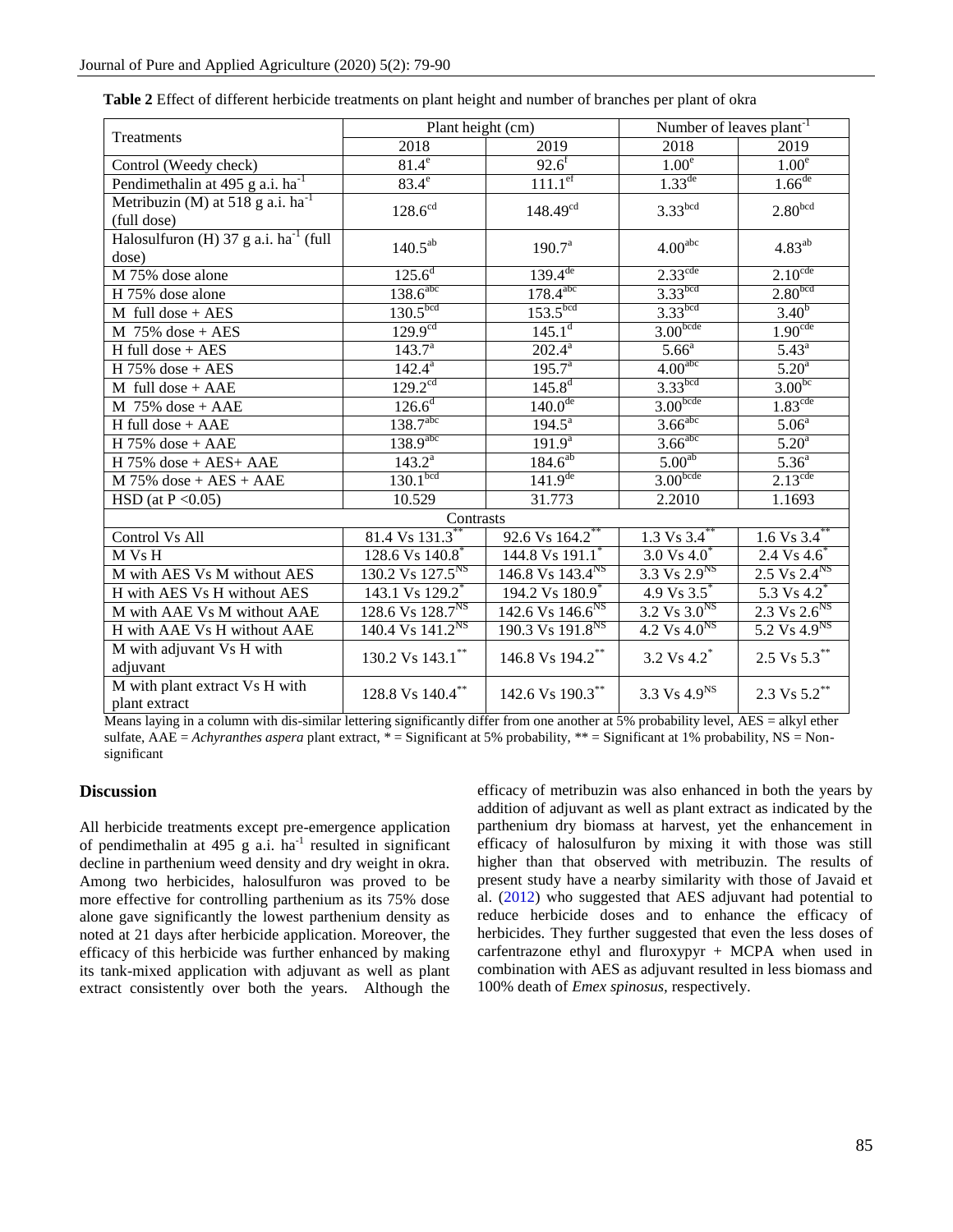| Treatments                                            | No. of days taken to flowering      |                                     | Pod length (cm)                       |                                       |
|-------------------------------------------------------|-------------------------------------|-------------------------------------|---------------------------------------|---------------------------------------|
|                                                       | 2018                                | 2019                                | 2018                                  | 2019                                  |
| Control (Weedy check)                                 | 44.0                                | 43.6                                | $8.30^{\circ}$                        | 8.86 <sup>f</sup>                     |
| Pendimethalin at $495$ g a.i. ha <sup>-1</sup>        | 43.3                                | 44.0                                | $10.34^{de}$                          | $9.61$ <sup>ef</sup>                  |
| Metribuzin (M) at 518 g a.i. $ha^{-1}$<br>(full dose) | 41.6                                | 43.6                                | $10.40^d$                             | $11.29^{b-e}$                         |
| Halosulfuron (H) 37 g a.i. $ha^{-1}$ (full<br>dose)   | 43.0                                | 42.3                                | $13.21$ <sup>abc</sup>                | $11.46^{a-d}$                         |
| M 75% dose alone                                      | 43.0                                | 40.3                                | 11.19 <sup>cd</sup>                   | $10.54^{de}$                          |
| H 75% dose alone                                      | 42.6                                | 42.6                                | $12.94$ <sup>abc</sup>                | $11.60^{a-d}$                         |
| $M$ full dose + AES                                   | 42.3                                | 44.3                                | $9.94^{de}$                           | $11.28^{b-e}$                         |
| $M$ 75% dose + AES                                    | 43.0                                | 42.6                                | 10.47 <sup>d</sup>                    | $10.40^{de}$                          |
| $H$ full dose + AES                                   | 41.0                                | 40.6                                | $13.86^{a}$                           | $13.\overline{17^a}$                  |
| H $75\%$ dose + AES                                   | 43.6                                | 40.6                                | $13.08$ <sup>abc</sup>                | $12.34^{ab}$                          |
| $M$ full dose + AAE                                   | 41.6                                | 44.3                                | 11.42 <sup>bcd</sup>                  | 10.59 <sup>cde</sup>                  |
| $M$ 75% dose + AAE                                    | 42.6                                | 40.6                                | $9.84$ <sup>de</sup>                  | $10.20^{de}$                          |
| $H$ full dose + AAE                                   | 41.3                                | 42.3                                | $13.28^{ab}$                          | $13.08^{a}$                           |
| $H 75%$ dose + AAE                                    | 41.6                                | 43.6                                | $12.66$ <sup>abc</sup>                | 12.30 <sup>abc</sup>                  |
| $H$ 75% dose + AES+ AAE                               | 42.6                                | 43.0                                | $13.01$ <sup>abc</sup>                | $11.46^{a-d}$                         |
| $M$ 75% dose + AES + AAE                              | 41.6                                | 41.0                                | $10.45^d$                             | $10.47^{\text{de}}$                   |
| HSD (at $P \le 0.05$ )                                | <b>NS</b>                           | <b>NS</b>                           | 2.085                                 | 1.730                                 |
|                                                       |                                     | Contrasts                           |                                       |                                       |
| Control Vs All                                        | 44.0 Vs 42.3 <sup>NS</sup>          | 43.6 Vs $42.5^{NS}$                 | 8.30 Vs 11.72**                       | 8.86 Vs 11.32*                        |
| M Vs H                                                | 42.2 Vs $42.2^{NS}$                 | 42.4 Vs $42.3^{NS}$                 | $10.49 \text{ Vs } 13.15$             | $10.68 \text{ V}$ s 12.20             |
| M with AES Vs M without AES                           | 42.3 Vs $42.2^{NS}$                 | 42.6 Vs $8.8^{NS}$                  | $10.18$ Vs $10.71$ <sup>NS</sup>      | $10.72$ Vs $10.66$ <sup>NS</sup>      |
| H with AES Vs H without AES                           | $42.4 \text{ Vs } 42.1^{\text{NS}}$ | $41.4 \text{ Vs } 8.8^{\text{NS}}$  | 13.32 Vs 13.02 <sup>*</sup>           | 12.32 Vs 12.11                        |
| M with AAE Vs M without AAE                           | $42.0 \text{ Vs } 42.5^{\text{NS}}$ | 42.0 Vs 42.7 <sup>NS</sup>          | $10.47 \text{ Vs } 10.50^{\text{NS}}$ | $10.42 \text{ Vs } 10.88^{\text{NS}}$ |
| H with AAE Vs H without AAE                           | $41.8 \text{ Vs } 42.5^{\text{NS}}$ | $40.6 \text{ Vs } 41.9^{\text{NS}}$ | 12.98 Vs $13.27^{NS}$                 | $12.28 \text{ Vs } 12.14^{\text{NS}}$ |
| M with adjuvant Vs H with<br>adjuvant                 | 42.3 Vs 42.4 <sup>NS</sup>          | 42.6 Vs 41.4 <sup>NS</sup>          | 10.18 Vs 13.32 <sup>*</sup>           | 10.72 Vs 12.32 <sup>*</sup>           |
| M with plant extract Vs H with<br>plant extract       | 42.0 Vs 91.3 <sup>NS</sup>          | 42.0 Vs 43.0 <sup>NS</sup>          | 10.47 Vs 12.98*                       | 10.42 Vs 12.28 <sup>*</sup>           |

Table 3 Effect of different herbicide treatments on days to flowering and pod length of okra

Means laying in a column with dis-similar lettering significantly differ from one another at 5% probability level, AES = alkyl ether sulfate, AAE = Achyranthes aspera plant extract,  $*$  = Significant at 5% probability,  $**$  = Significant at 1% probability, NS = Nonsignificant

A similar finding was reported by Cheema et al. (2003) who predicted that use of  $1/3^{rd}$  of the recommended rates of S-metolachlor and pendimethalin when applied along with *sorgaab*  $@ 10$  L ha<sup>-1</sup> resulted in significant reduction in dry matter of weeds by 58-71% and 50-74%, correspondingly and ultimately improved the yield of cotton. Weed control efficiency (WCE) of herbicide is an indicator of its suppressive action regarding percent weed biomass reduction compared to the weedy check. When we make a comparison of WCEs of different herbicides, it was clear that the reduced doses of halosulfuron in mixture with adjuvant and plant extract gave the higher efficiencies as compared to reduced doses of metribuzin in mixture with adjuvant as well as plant extract. The highest WCE of halosulfuron  $75\%$  dose + AES  $(78-82\%)$  was possibly due to its greatest herbicidal activity against P. hysterophorus.

Similar results were observed by Richardson et al. (2007) and Everman et al.  $(2007)$  who recorded reduction in  $T$ . portulacastrum dry weight as a result of several herbicide treatments in cotton. An experiment performed by Ali et al. (2013) also revealed marked reduction in dry weight of weed in herbicide treated plot in contrast with control treatment. Although plant height is a varietal character and is related to plant genetic make-up, yet genetic interaction with environmental conditions determines it. Number of leaves is an important trait reflecting vegetative growth pattern of the plant. Higher the number of leaves, greater will be the surface area available for production of photosynthates and ultimately final yield. Plant height and number of leaves per plant of okra were significantly improved by the application of all herbicides except pre-emergence application of pendimethalin.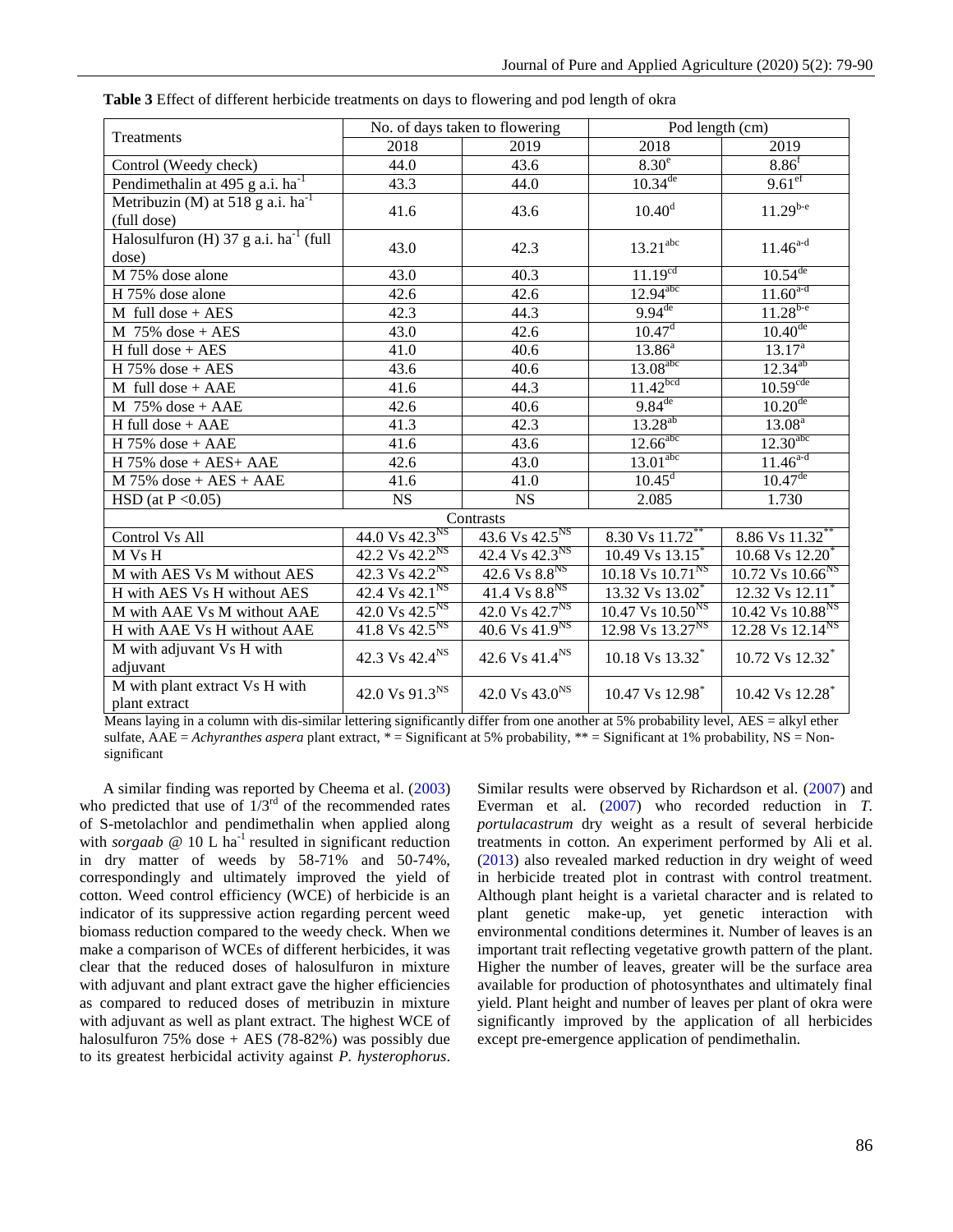| Treatments                                                                | Number of pods plant <sup>-1</sup>  |                                     | Pod yield $(kg ha^{-1})$                   |                              |  |
|---------------------------------------------------------------------------|-------------------------------------|-------------------------------------|--------------------------------------------|------------------------------|--|
|                                                                           | 2018                                | 2019                                | 2018                                       | 2019                         |  |
| Control (Weedy check)                                                     | $3.13^e$                            | $3.53^e$                            | $229.1^d$                                  | $237.1^d$                    |  |
| Pendimethalin at 495 g a.i. ha <sup>-1</sup>                              | $5.46^{\text{de}}$                  | $5.13^{de}$                         | $255.2^d$                                  | $263.2_d$                    |  |
| Metribuzin $\overline{(M)}$ at 518 g a.i. ha <sup>-1</sup><br>(full dose) | 6.76 <sup>bcd</sup>                 | 8.43 <sup>bcd</sup>                 | $382.4^{bc}$                               | $390.4^{bc}$                 |  |
| Halosulfuron $\overline{H}$ 37 g a.i. ha <sup>-1</sup> (full<br>dose)     | $8.20^{\rm abcd}$                   | $11.06^{\rm abc}$                   | 395.2 <sup>abc</sup>                       | $403.2$ <sup>abc</sup>       |  |
| M 75% dose alone                                                          | 6.73 <sup>bcd</sup>                 | 7.50 <sup>cd</sup>                  | $372.3^\circ$                              | $380.3^\circ$                |  |
| H 75% dose alone                                                          | $7.83^{a-d}$                        | $10.36$ <sup>abc</sup>              | $385.8^{bc}$                               | $393.8^{bc}$                 |  |
| $M$ full dose + AES                                                       | 7.00 <sup>bcd</sup>                 | $8.96^{bc}$                         | $386.5^{bc}$                               | $394.5^{bc}$                 |  |
| $M$ 75% dose + AES                                                        | 6.63 <sup>bcd</sup>                 | 8.36 <sup>bcd</sup>                 | $380.8^{bc}$                               | $388.8^{bc}$                 |  |
| $H$ full dose + AES                                                       | $10.\overline{53}^{\text{a}}$       | $12.60^{\circ}$                     | $417.7^a$                                  | $425.7^{a}$                  |  |
| $H 75%$ dose + AES                                                        | 9.60 <sup>abc</sup>                 | $10.96$ <sup>abc</sup>              | 399.7abc                                   | 409.7 <sup>abc</sup>         |  |
| $M$ full dose + AAE                                                       | 6.70 <sub>bcd</sub>                 | 8.66 <sup>bcd</sup>                 | $384.5^{bc}$                               | $392.5^{bc}$                 |  |
| $M$ 75% dose + AAE                                                        | 6.68 <sup>bcd</sup>                 | 8.23 <sup>bcd</sup>                 | $377.1^{bc}$                               | $385.1^{bc}$                 |  |
| $H$ full dose + AAE                                                       | 10.0 <sup>ab</sup>                  | $10.40$ <sup>abc</sup>              | $403.1^{ab}$                               | $411.1^{ab}$                 |  |
| $H 75%$ dose + AAE                                                        | $7.20^{a-d}$                        | $11.13^{ab}$                        | 392.8 <sup>abc</sup>                       | $400.8$ <sup>abc</sup>       |  |
| $H$ 75% dose + AES+ AAE                                                   | $10.36^{a}$                         | $10.83$ <sup>abc</sup>              | $399.1$ <sup>abc</sup>                     | 407.1 <sup>abc</sup>         |  |
| $M$ 75% dose + AES + AAE                                                  | 6.70 <sub>bcd</sub>                 | 8.26 <sup>bcd</sup>                 | $385.8^{bc}$                               | $393.8^{bc}$                 |  |
| HSD (at $P \le 0.05$ )                                                    | 3.4240                              | 3.5781                              | 27.343                                     | 27.343                       |  |
| Contrasts                                                                 |                                     |                                     |                                            |                              |  |
| Control Vs All                                                            | 4.1 $Vs 8.0^*$                      | $3.5 \text{ Vs } 9.3$               | 229.1 Vs 381.0                             | 237.1 Vs 389.0**             |  |
| M Vs H                                                                    | 7.4 $Vs 9.1$                        | 8.3 Vs 11.0                         | 381.3 Vs 398.7                             | 389.3 Vs 406.7 <sup>*</sup>  |  |
| M with AES Vs M without AES                                               | 7.4 Vs $7.4^{NS}$                   | $8.5 \text{ Vs } 8.2^{\text{NS}}$   | 384.4 Vs 379.1 <sup>NS</sup>               | 392.4 Vs 387.1 <sup>NS</sup> |  |
| H with AES Vs H without AES                                               | $10.2 \text{ Vs } 8.3$ <sup>*</sup> | $11.5 \text{ Vs } 8.7$              | 407.8 Vs 392.2 <sup>*</sup>                | 417.8 Vs 395.2 <sup>*</sup>  |  |
| M with AAE Vs M without AAE                                               | $7.7 \text{ Vs } 7.2^{\text{NS}}$   | $8.4 \text{ Vs } 8.3^{\text{NS}}$   | 382.5 $\overline{V}$ s 380.5 <sup>NS</sup> | 390.5 Vs 388.5 <sup>NS</sup> |  |
| H with AAE Vs H without AAE                                               | $9.2 \text{ Vs } 9.0^{\text{NS}}$   | $10.8 \text{ Vs } 11.2^{\text{NS}}$ | 398.3 Vs 399.1 <sup>NS</sup>               | 406.3 Vs 407.1 <sup>NS</sup> |  |
| M with adjuvant Vs H with<br>adjuvant                                     | 7.4 Vs $10.2\sp{*}$                 | 8.5 Vs 11.5*                        | 384.4 Vs 404.8 <sup>*</sup>                | 392.4 Vs 412.8**             |  |
| M with plant extract Vs H with<br>plant extract                           | 3.2 Vs 9.2**                        | 2.3 Vs 10.8**                       | 382.5 Vs 398.3**                           | 390.5 Vs 406.3**             |  |

 **Table 4** Effect of different herbicide treatments on number of pods per plant and pod yield of okra

 Means laying in a column with dis-similar lettering significantly differ from one another at 5% probability level, AES = alkyl ether sulfate,  $AAE = Achyranthes$  aspera plant extract,  $* =$  Significant at 5% probability,  $** =$  Significant at 1% probability,  $NS =$  Nonsignificant

 Significantly the higher values of these parameters were achieved by the application of halosulfuron at its full and 75% doses alone and in mixture with adjuvant as well as plant extract. The overall efficacy of halosulfuron in improving plant height and number of leaves per plant of okra was proved to be higher compared to that of metribuzin. Moreover, a significant improvement was observed in its efficacy when mixed with adjuvant while no improvement was observed by adding plant extract in it. The significant increase in plant height and number of leaves of okra by the use of different herbicide treatments were resulted due to its better vegetative growth on account of effective management of parthenium weed. Due to reduced weed infestation, competition between crop and weed was decreased and ultimately the better crop growth occurred that resulted in increased plant height and number of leaves of okra. These results corroborate the conclusions of Bellinder et al. (2003); Nadeem et al. (2008); Mohassel e al. (2011) who demonstrated that efficacies of herbicides

were improved by adding adjuvants. An experiment conducted by Javaid et al. (2012) proved that AES as an adjuvant improved herbicides' efficacy. An experiment performed by Zareen et al. (2017) also proved the considerable improvement in the number of branches of okra by reducing weed infestation in the crop.

 Numbers of pods per plant and pod length are the pivotal yield bearing traits of okra that contributed positively to pod yield. All herbicides significantly improved the pod number per plant and pod length except pre-emergence application of pendimethalin. However, significantly the highest pod length and number of pods per plant of okra was noted from plots that were sprayed with full and 75% doses of halosulfuron alone as well as in combination with adjuvant and plant extract. Among two herbicides, halosulfuron showed an overall better performance than metribuzin in increasing the pod number of okra. Moreover, its efficiency was further improved by the addition of adjuvant in it. However, this was not the case with metribuzin as it did not show enhancement in its efficiency by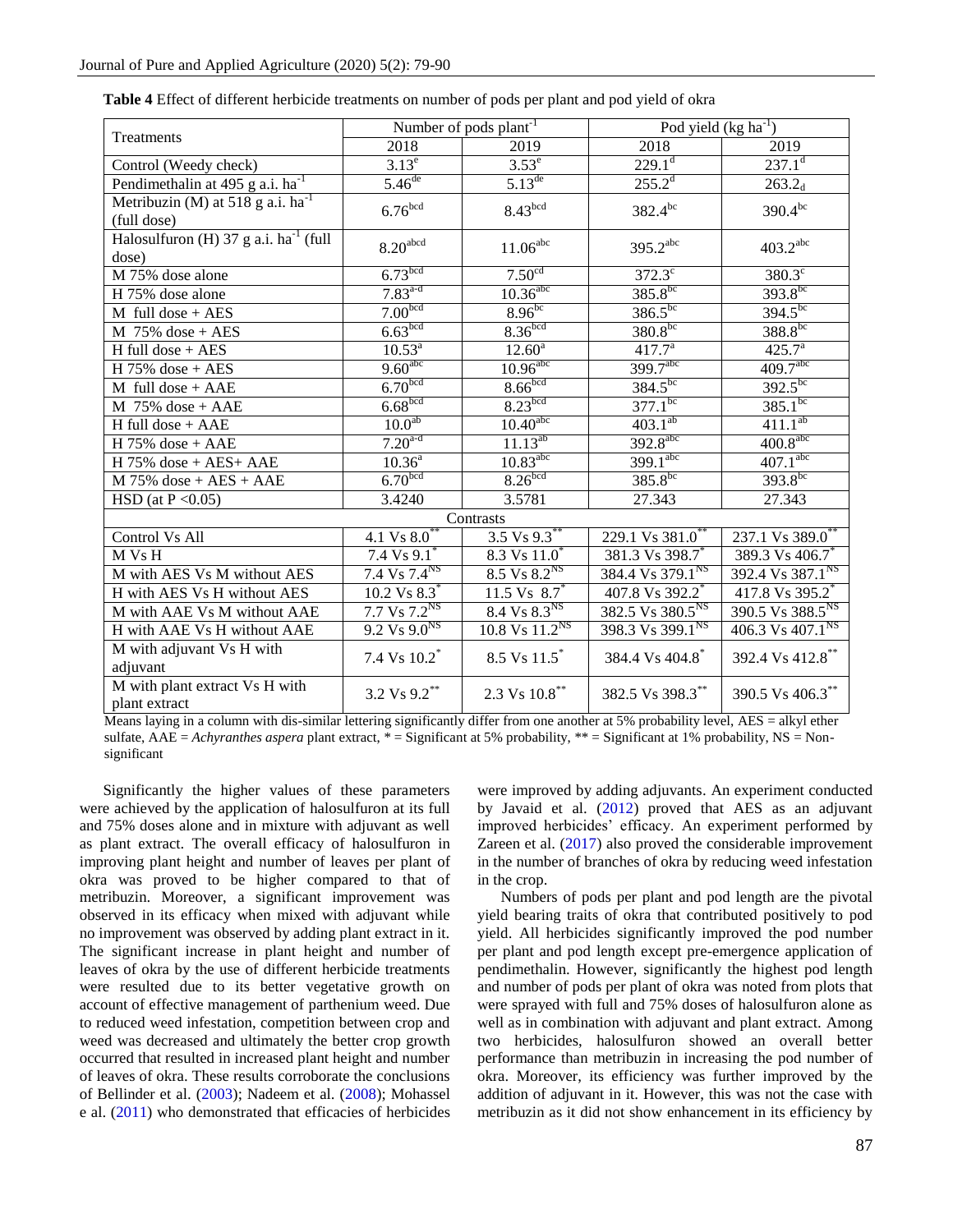addition of either the adjuvant or plant extract in it. The increase in pod length and pod number of okra as a result of various herbicide treatments was due to decrease in growth and density of parthenium weed that provided a better environment for okra to produce more fruits. A study performed by Singh et al. (1996) concluded that almost 40% reductions in number of seeds per plant of mung bean crop occurred due to competitions of weeds with the crop. Borras et al. (2004) demonstrated that reduction in weeds resulted in increased assimilation of photosynthates and their translocation towards seed formation.

 Pod yield is the ultimate resultant of different yield related traits of okra. All herbicide treatments considerably enhanced the pod yield of okra crop except pre-emergence use of pendimethalin. Halosulfuron full dose and its 75% doses along with adjuvant and plant extract out-performed all herbicide treatments in attaining the higher pod yield of okra. It is noticed that performance of 75% dose of halosulfuron could only reach to the level of full dose when mixed with adjuvant or plant extract. Halosulfuron showed an overall higher efficiency than metribuzin in terms of getting higher okra pod yield. Among two herbicides, halosulfuron showed greater enhancement in its efficacy by addition of adjuvant as compared to that shown by metribuzin. The enhancement in pod yield of okra because of herbicide use is the result of better establishment of okra due to decline in crop weed competition. Resultantly, the improvement in number of pods per plant and pod length resulted in improved fruit yield. The HEI that is the ratio of percent improvement in crop yield per unit decrease in weed dry weight is an indicator of herbicide performance in terms of efficient weed control with minimum crop injury. In present study, considerable enhancement in HEI of full and 75% doses of halosulfuron was observed by mixing adjuvant as well as plant extract in them.

 These findings are similar to those of Cheema and Khaliq (2000); Cheema et al. (2003) who noted improvement in efficacy of herbicides for controlling weeds and getting higher yields in wheat and cotton crops by making their tank-mixed applications with sorghum plant extract. Rana and Pal (1997) reported that optimum weed management leads to increase in yields. An experiment conducted by Mitra and Bhattacharya (2005) suggested that use of butachlor in combination with manual removal of weed (35 days after sowing) resulted in higher mung bean yield, biomass and seed production of crop. Hassan (2003) also noted greater seed yield in contrast with control, with less weed infestation. The enhancement in efficacy of dicamba by mixing with 2% ammonium sulfate as adjuvant for controlling parthenium weed and achievement of same fodder yield of sorghum by its 25% reduced dose along with adjuvant as its full dose alone has been reported by Asif et al. (2019).

#### **Conclusion**

The results of the present study indicated that among two herbicides i.e. metribuzin and halosulfuron, the efficiency of halosulfuron was proved to be higher than metribuzin in terms of reducing parthenium dry weight and getting higher okra pod yield. Among two herbicides, halosulfuron showed greater enhancement in its efficacy by addition of adjuvant as compared to that shown by metribuzin. It can be concluded that halosulfuron dose can be reduced up to 25% if AES adjuvant was tank-mixed in it to obtain the same efficiency as with its full dose without compromising on okra yield.

**Author Contribution Statement:** All the authors mentioned in the manuscript have contributed for the study, statistical analysis and write-up of this manuscript.

**Acknowledgments:** The authors of this manuscript greatly acknowledged the University of Sargodha, Pakistan for providing the funding of this study under its ORIC funded research project number UOS/ORIC/2016/04.

### **References**

- Adejonwo, K. O., Ahmed, M. K., Lagoke, S. T. O. & Karikari, S. K. (1989). Effects of variety, nitrogen and period of weed interference on growth and yield of okra (*Abelmoshus esculentus*). *Nigeria Journal of Weed Science, 2,* 21-27.
- Akhtar, K. P., Saleem, M. Y., Yousaf, S., Ullah, N., Rasool, G., & Sarwar, N. (2018). Occurrence, identification and transmission of the phytoplasma associated with tomato big bud disease and identification of its vector and weed host in Pakistan. *Archives of Phytopathology and Plant Protection*, *51*(7-8), 387-398.
- Ali, H. H., Tanveer, A., Nadeem, M. A., Javaid, M. M., Kashif, M. S. & Chadhar, A. R. (2013). Allelopathic effects of *Rhynchosia capitata* on germination and seedling growth of mungbean. *Planta Daninha*, *31,* 501-509.
- Asif, M., Tanveer, A., Safdar, M., Ali, A., & Ahmad, S. (2019). Effect of dicamba and adjuvant combination on parthenium control, fodder yield and yield components of forage sorghum (*Sorghum bicolor*). *Planta Daninha*, *37*, e019189215
- Bellinder, R. R., Arsenovic, M., Shah, D. A. & Rauch, B. J. (2003). Effect of weed growth stage and adjuvant on the efficacy of fomesafen and bentazon. *Weed Science*, *51*, 1016-1021.
- Belz, R. G., Reinhardt, C. F., Foxcroft, L. C. & Hurle, K. (2007). Residue allelopathy in *Parthenium hysterophorus* L. - Does parthenium play a leading role? *Crop Protection*, *26,* 237-245.
- Borras, L., Slafer, G. A., & Otegui, M. E. (2004). Seed dry weight response to sourcesink manipulations in wheat, maize and soybean: A quantitative reappraisal. *Field Crop Research*. *86,* 131-146.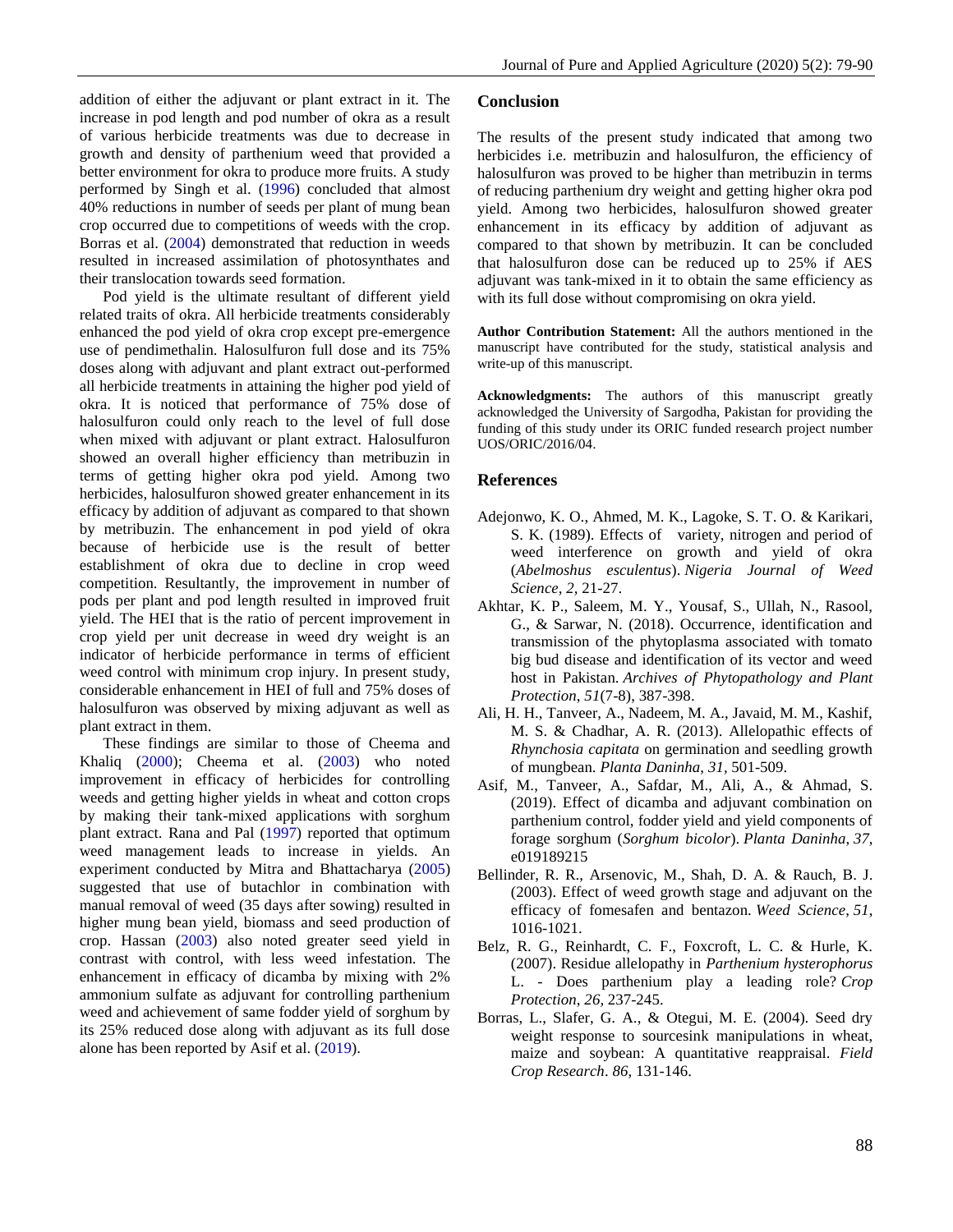- Cheema, Z. A., & Khaliq, A. (2000). Use of sorghum allelopathic properties to control weeds in irrigated wheat in a semi-arid region of Punjab. *Agricultural Ecosystems & Environment, 79(2-3)*, 105-112.
- Cheema, Z. A., Khaliq, A., & Hussain, R. (2003). Reducing herbicide rate in combination with allelopathic sorgaab for weed control in cotton. *International Journal of Agriculture and Biology*, *5*(1)*,* 1-6.
- Copping, L. G., & Hewitt, H. G. (1998). *Chemistry and Mode of Action of Crop Protection Agents*. Royal Society of Chemistry.
- Devendra, R., Umamahesh, V., Prasad, T. R., Prasad, T. G., Asha, S. T., & Ashok, A. (2004). Influence of surfactants on efficacy of different herbicides in control of *Cyperus rotundus* and *Oxalis latifolia. Current Science Bang*, *86,* 1148-1151.
- Everman, W. J., Burke, I. C., Allen, J. R., & Wilcut, J. W. (2007). Weed control and yield with glufosinateresistant cotton weed management system. *Weed Technology, 21(3),* 695-701.
- Government of Pakistan [GoP], (2019). Economic Survey of Pakistan 2018-19. Economic Adviser's Wing, Finance Division Government of Pakistan, Islamabad. P. 11.
- Gemede, H. F., Ratta, N., Haki, G. D., Ashagrie, Z., & Beyene W. F. (2015). Nutritional quality and health benefits of okra (*Abelmochus esculentus*): A review. *International Journal of Nutrition and Food Sciences*, *4*, 208-215.
- Hassan, G. (2003). Effect of zero tillage and herbicides on the weed density and yield of chickpea under ricebased conditions of D.I.Khan [Pakistan]. *Pakistan Journal of Weed Science Research*, *9,* 193-200.
- Gupta, O. P. (1998). *Weed Management: Principles and Practices.* Agro Botanica, Bikaner, India.
- Hess, F. D., & Foy, C. L. (2000). Interaction of surfactants with plant cuticles. *Weed Technology*, *14*, 807-813.
- Javaid, M. M., Tanveer, A., Ahmad, R., Yaseen, M., & Khaliq, A. (2012). Optimizing activity of herbicides at reduced rate on *Emex spinosa* Campd. with adjuvants. *Planta Daninha*, *30(2),* 425-435.
- Kammler, K. J., Walters, S. A., & Young, B. G. (2008). Halosulfuron tank mixtures and adjuvants for weed control in pumpkin production. *HortScience*, *43*(6), 1823-1825.
- Kniss, A. R. (2017). Long-term trends in the intensity and relative toxicity of herbicide use. *Nature Communications, 8*(1), 1-7.
- Little, T. M., & Hills, F. J. (1978). Agricultural experimentation: design and analysis (No. 630.72 L5)
- McGraw-Hill, C. (2008). Statistix 8.1 (Analytical Software, Tallahassee, Florida). *Maurice/Thomas text*.
- Mitra, S., & Bhattacharya, B. K. (2005). Water use and productivity of green gram (*Vigna radiate*) as influenced by spacing, mulching and weed control

under rain-fed upland situation of Tripura. *Indian Journal of Agricultural Science*, *75(1)*, 52–54.

- Mohassel, M. H. R., Aliverdi, A., & Rahimi, S. (2011). Optimizing dosage of sethoxydim and fenoxaprop-p-ethyl with adjuvants to control wild oat. *Industrial Crops and Products*, *34*(3), 1583-1587.
- Nadeem, M. A., Ahmad, R., Khalid, M., Naveed, M., Tanveer, A., & Ahmad, J. N. (2008). Growth and yield response of autumn planted maize (*Zea mays* L.) and its weeds to reduced doses of herbicide application in combination with urea. *Pakistan Journal of Botany*, *40*(2), 667-676.
- Nonnecke, I. L. (1989). *Vegetable Production*. Springer Science & Business Media.
- Rana, K. S., & Pal, M. (1997). Productivity and water use in pigeonpea (*Cajanus cajan*) based intercropping systems as affected by weed control in rain-fed conditions*. Indian Journal of Agronomy*, *42*(4), 576-80.
- Richardson, R. J., Wilson, H. P., & Hines, T. E. (2007). Preemergence herbicide followed by trifloxysulfuron postemergence in cotton. *Weed Technology, 21*(1), 1-6.
- Safdar, M. E., Tanveer, A., Khaliq, A., & Naeem, M. S. (2014). Allelopathic action of parthenium and its rhizospheric soil on maize as influenced by growing conditions. *Planta Daninha*, *32*(2), 243-253.
- Safdar, M. E., Tanveer, A., Khaliq, A., Ali, H. H., & Burgos, N. R. (2016). Exploring herbicidal potential of aqueous extracts of some herbaceous plants against parthenium weed. *Planta Daninha*, *34*(1), 109-116.
- Santos, R., Pires, T. P., Mesquita, M. L. R., Correa, M. J. P., & Silva, M. R. M. (2020). Weed interference in okra crop in the organic system during the dry season. *Planta Daninha*, *38*, e020217201.
- Shabbir, A., & Bajwa, R. (2007). Parthenium invasion in Pakistan - a threat still unrecognized. *Pakistan Journal of Botany*, *39*(7), 2519-2526.
- Shi, B. (2016). *Invasive potential of the weed Parthenium hysterophorus: The role of allelopathy* (Doctoral dissertation). The University of Queensland, Brisbane, Australia.
- Siemonsma, J. S., & Hamon, C. S. (2002). *Abelmoschus caillei* (A. Chev.) Stevels Record from Protabase. *PROTA* (Plant Resources of Tropical Africa/Resources Vegetables de l'Afrique tropicale), *Wageningen*, *4,* 8-14.
- Singh, A., Singh, S., & Bhan, V. M. (1996). Crop weed competition in summer green gram. *Indian Journal of Agronomy*, *14*(4), 616-619.
- Snelders, E., Van Der Lee, H. A., Kuijpers, J., Rijs, A. J. M., Varga, J., Samson, R. A., & Verweij, P. E. (2008). Emergence of azole resistance in Aspergillus fumigatus and spread of a single resistance mechanism. *PLoS Medicine, 5*(11), 1629-1637.
- Srivastav, S., Singh, P., Mishra, G., Jha, K. K., & Khosa, R. L. (2011). *Achyranthes aspera* - An important medicinal plant: A review. *Journal of Natural Products and Plant Resources*, *1*(1), 1-14.
- Tanveer, A., Abbas, N., Safdar, M. E. & Ikram, R. M. (2017). Alkyl ether sulfate improves efficacy of herbicides